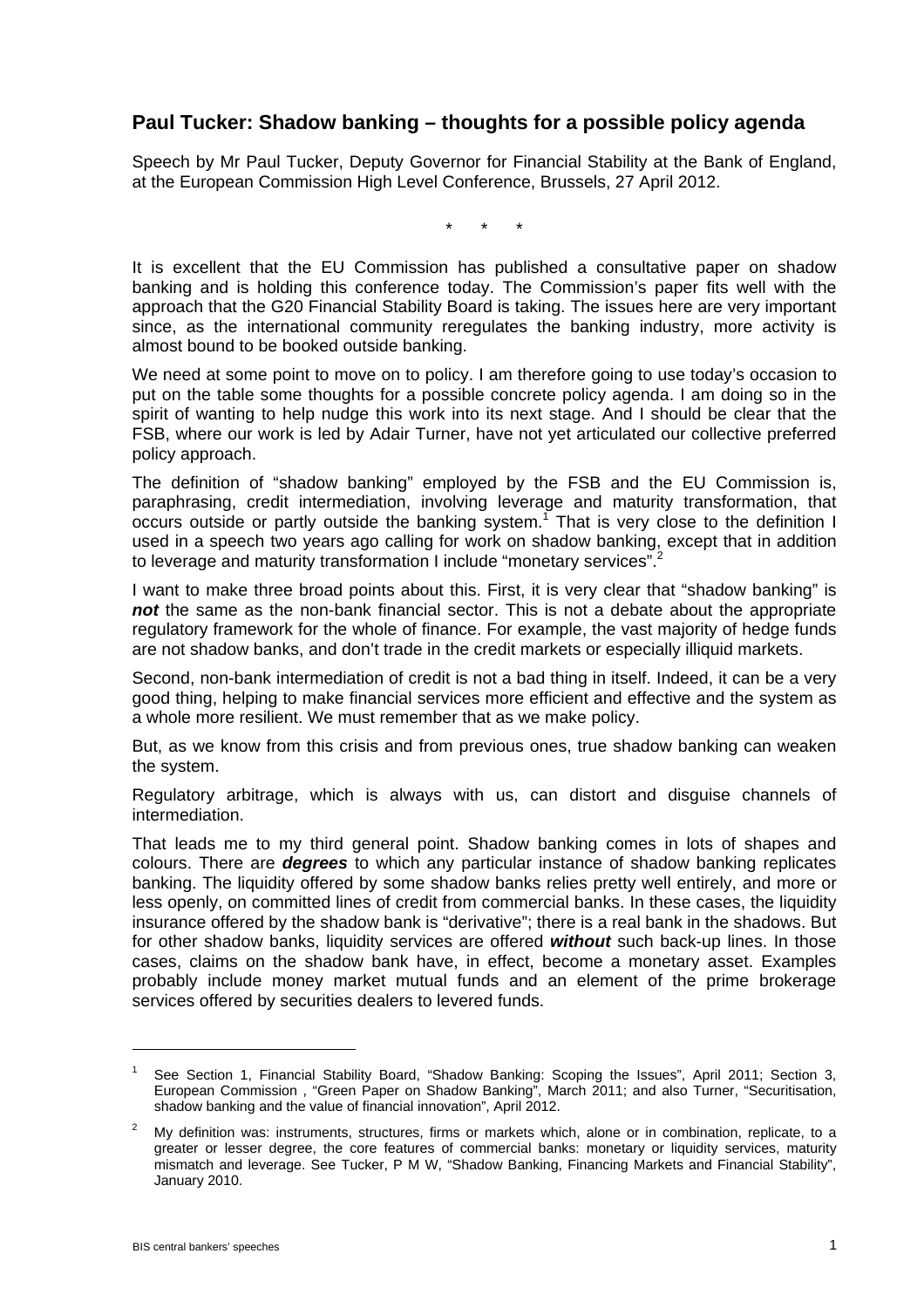With that brief bit of scene setting, I will quickly set out my current thinking on policy. The objective should not be to curb non-bank finance in general, but to recognise where a form of intermediation is banking in substance or in the risks it creates for the system as a whole.

# **Shadow banks that are really part of banks**

Many examples of shadow banking are sponsored by banks or are operated by them, or both. They are effectively part of their "parent" bank. In the run up to the present crisis, prominent examples were Structured Investment Vehicles, ABCP conduits, and money funds. Many benefitted from financial support from their "parent" during 2007–08. For such situations, the following could usefully apply:

 Shadow banking vehicles or funds that are sponsored or operated by banks should be consolidated on to bank balance sheets

Consolidation might require changes in accounting rules. That could take time. These vehicles and funds should nevertheless be treated as consolidated in the application of Basel 3 regulatory capital requirements etc. If necessary, Pillar 2 should be used to achieve that. (The Basel Supervisors Committee will, I hope, consider this in its contribution to the FSB work).

# **Banks' provision of committed lines of credit to independent shadow banks**

Even where a shadow bank is not de facto or de jure part of a banking group, many are fundamentally dependent on banks – through committed lines of credit. Anyone running a maturity mismatch is exposed to liquidity risk – liabilities being called before assets fall due or before they can be sold in an orderly way. Banks can provide insurance against such liquidity risk because their deposit liabilities are money; they can lend simply by expanding the two sides of their balance sheet simultaneously, creating (broad) money. But, for the system as a whole – ie taking a macroprudential perspective – providing committed lines to shadow banks is riskier than providing such lines to non-bank businesses. Shadow banks are liable to call on their lines just when the banking system is coming under liquidity pressure itself. That should be reflected in regulatory policies on banks' liquidity exposures. I suggest that:

 the draw-down rate assumed in the Basel 3 Liquidity Coverage Ratio should be higher for committed lines to financial companies than for lines to non-financial companies. That is, banks should hold more liquid assets against such exposures.

Without a policy of that kind, there will be a strong incentive for maturity-transformation to be undertaken off bank balance sheets but with an umbilical cord back to the banking system. It should apply not only to vehicles used for securitisation but more generally.

# **Money funds**

Money funds do not use committed lines of credit from banks. Claims on money funds have, in effect, become monetary assets in the hands of savers. In parts of the world, especially the US, they are treated like current accounts. Given the restrictions on their asset holdings, they resemble narrow banks, in mutual-fund clothing. But for a *normal* mutual fund, as an open-ended investment vehicle, the value of investments in it *fluctuates* with the value of the vehicle's asset portfolio. By contrast, most money funds hold themselves out as offering *par* under any circumstances; when they "break the buck", they must unwind. Their investors run at that prospect; and so the funds themselves are flighty investors. Compared to most types of shadow banking, money funds do not borrow – in the usual sense. But by promising par, they are in effect incurring debt-like obligations. And they can be exposed to leverage. At least in the run up to the crisis, some invested in levered paper, some of it in what amounted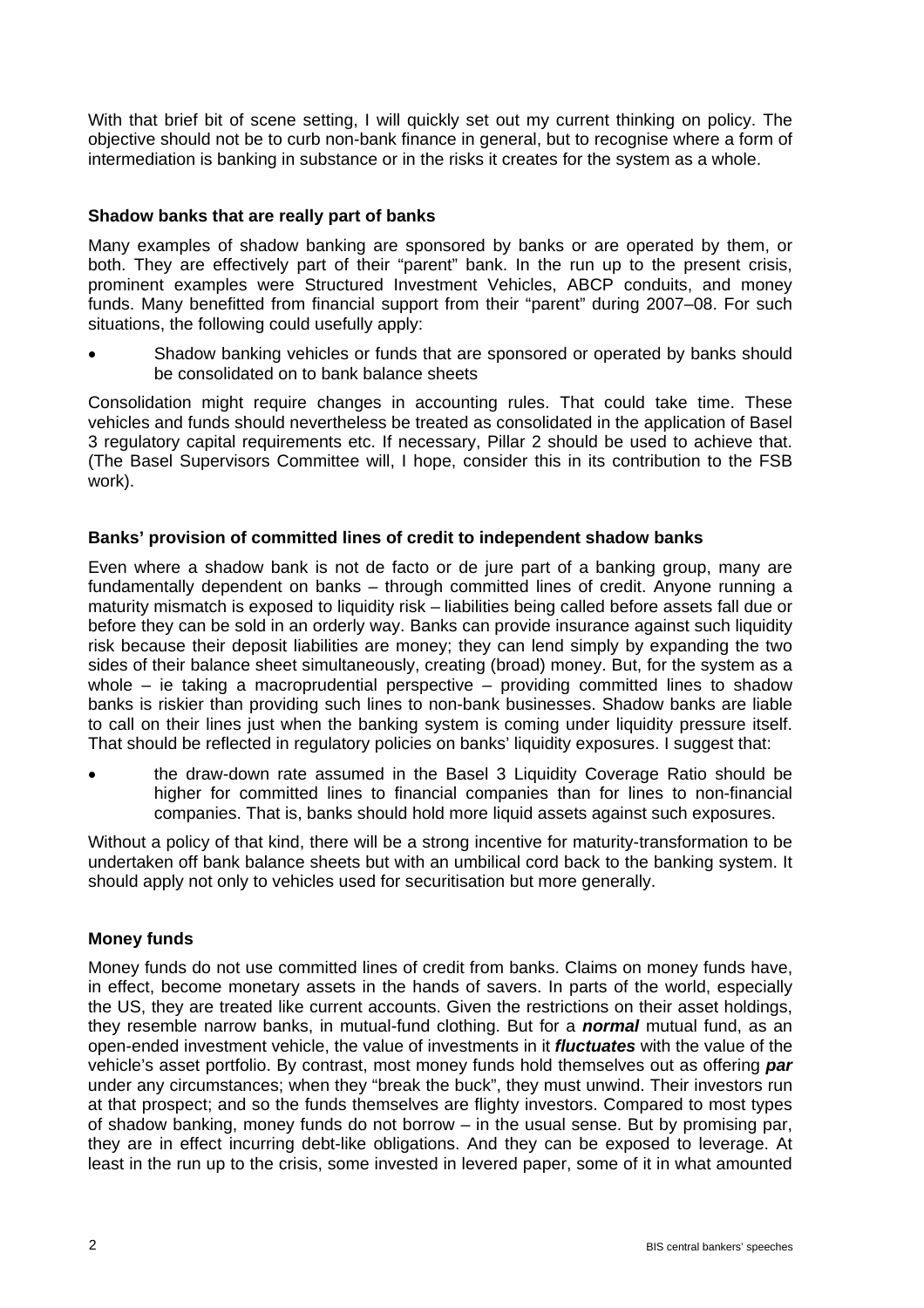to Russian Doll shadow banking – a money fund buys short-term ABCP backed by CDOs, etc.

What I suggest here is that:

- Money Market Funds should be required to choose between being
	- Variable Net Asset Value (NAV) funds or Constant NAV funds
	- Any remaining CNAV funds should be subject to capital requirements of some kind
	- All should be subject to "gates" or other measures that can be used to delay withdrawals, to make runs less likely.

That package would not completely prevent runs; regular mutual funds can suffer runs. But it would make them somewhat less brittle.

Europe should want a global standard or at least a globally consistent approach to money funds. Much the largest money-fund industry in the world is based in the US. But it is not confined to domestic, US intermediation. It is internationally active – lending to banks, corporates and sovereigns around the world. That underlines the importance of the outcome of the deliberations of the SEC and of the US Financial Stability Oversight Counsel in this area. We have to hope that the US authorities will take action – making not only their own domestic financial system safer, but the global system safer.

If, against our hopes and expectations, that proves not to be the case, authorities in Europe and elsewhere will need to think through what if any measures we could sensibly take to make our part of the global financial system more resilient to the faultline that the money fund industry currently represents. One possibility would be for

 bank supervisors to limit the extent to which banks could fund themselves *short-term* from US money funds *and* from other fragile/flighty sources, including CNAV money funds domiciled elsewhere.

I should stress that such a policy need *not* be targeted at US funds per se. It is also a question of the prudence of the banks that borrow. So it could be cast in terms of the liability structure and sources of funding of the banking system. The Basel 3 Net Stable Funding Ratio may help a bit with this.

And I should add that on some fronts – notably transparency – Europe should aim to catch up with the progress the US has already made.

#### **Securities dealers, finance companies**

Some shadow banks are "businesses", not funds or vehicles. These non-bank financial intermediaries finance themselves externally in the markets. Some such financing is short-term and so effectively runnable, as events showed. In those cases:

 If they are financed materially by short-term debt, they should be subject to bank-type regulation and supervision of the resilience of their balance sheets.

That would apply to some kinds of finance company. It might apply to securities dealers too.

In the EU, many dealers are "investment firms" and so are already subject to the same Directives as banks on capital adequacy. That is not true of finance companies in many jurisdictions.

Perhaps there should be a size threshold for applying bank-style capital and liquidity regulation to such non-bank banks.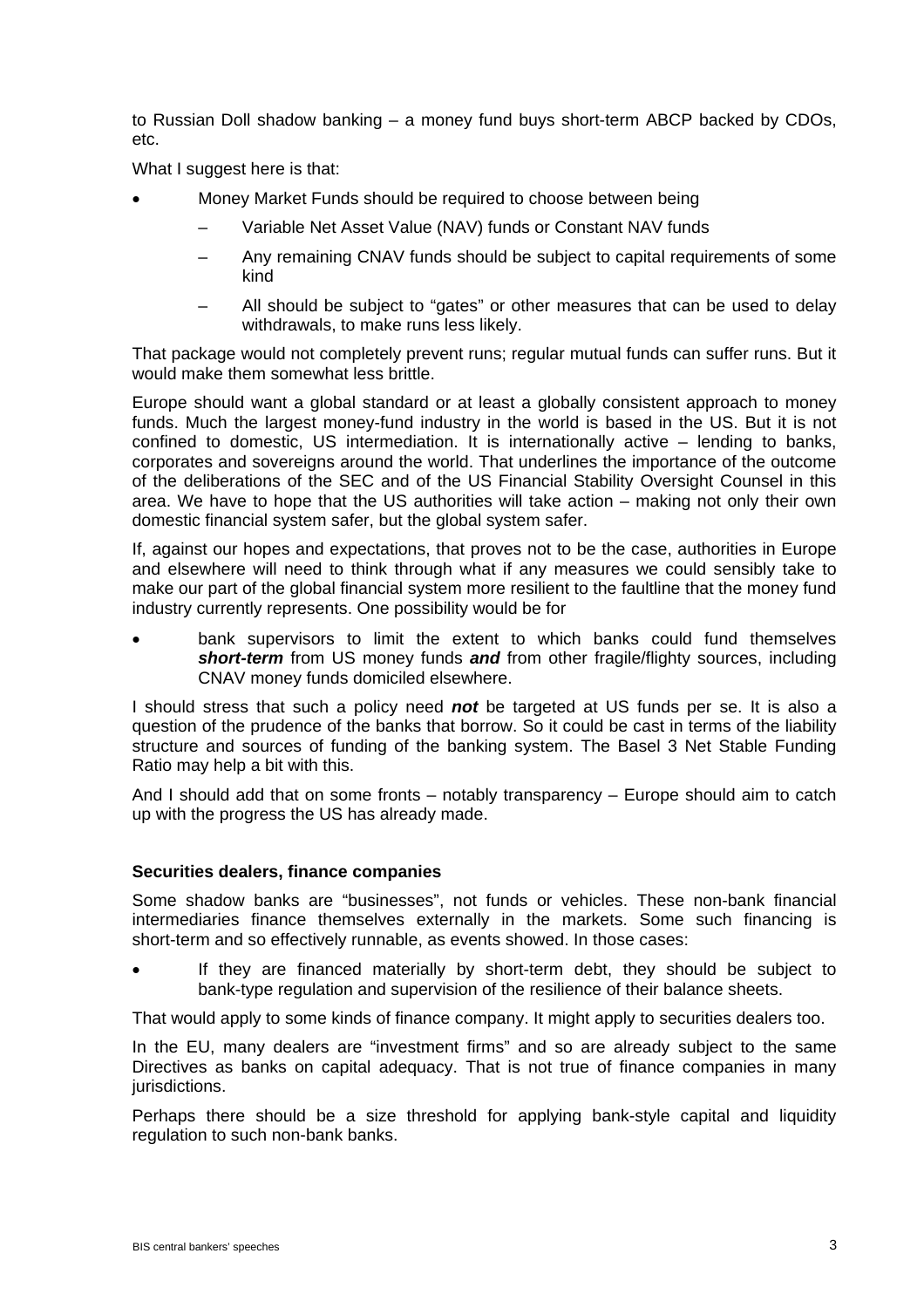# **Securities dealers and the "rehypothecation" of client assets**

That last set of points was about firms acting as principals. Major issues arise from the use of *client assets* – money and securities – to finance the principal risk-taking of some financial firms. This has become apparent from the Lehman and MFG bankruptcies. Quietly in the background, something extraordinary has happened over the past decade or so. Let me explain.

You place £X of your securities portfolio with your broker/dealer in safekeeping (as a subcustodian in a way). You borrow a much smaller amount of money from your broker and, reasonably enough, they take some of your securities as collateral; in effect, they have financed your holding of that part of your securities portfolio. An observer might think the rest of your portfolio would sit in a segregated client account. Not a bit of it. Unless you have been very careful, the broker/dealer has repoed out your securities for cash, and used the proceeds to finance its *own* businesses. To make this simpler, imagine you have placed surplus cash with your broker-dealer. As likely as not, it is being used to finance the dealer's business.

Whether we are talking about your cash or your securities, if you can call them on demand and they are being used to finance your broker's business, that used to be called ..... banking.

I suggest the following in this area:

- Only banks should be able to use client moneys and unencumbered assets to finance their own business to a material extent; and that should be a clear *principal relationship*. Legal form should come into line with economic substance.
- For non-banks, any client moneys and unencumbered assets should be segregated and should not be used to finance the business to a material extent. It should, however, remain permissible for non-banks to lend to such clients on a collateralised basis to finance their holdings of securities ("margin lending").

This is an area where regimes vary enormously around the world or are non-existent. For example, the US domestic regime is stricter on this than Europe. We need a global discussion.

# **Securities lending, repo and collateralised-financing markets**

So far I have discussed funds or vehicles or *firms* that are in economic substance shadow banks. We also need to think about the *markets* that firms and vehicles can use to develop a de facto banking business. Perhaps the key such markets are securities lending and repo – or, more generally, collateralised borrowing.

Before proceeding I must stress that these markets are vital to efficient capital markets.

The crucial economic function of market-making entails intermediaries going short, and so needing to cover their position by borrowing securities. And repo has enriched the money markets.

But it is also true that anyone holding a securities portfolio can build themselves a shadow bank using the securities lending and repo markets. One simply lends out the securities at call for cash, and then one employs that cash by making loans or buying credit-assets with a longer maturity. This is leverage and maturity mismatch.

That example assumes the shadow-banking business is built by the investor who holds the securities outright. But, of course, nothing is so simple. The first lender of securities might lend against securities collateral and do no more; that is relatively common in European markets. But the entity that has *borrowed* those securities could themselves repo out the borrowed securities for cash, and employ the cash in a lending or credit-asset business. And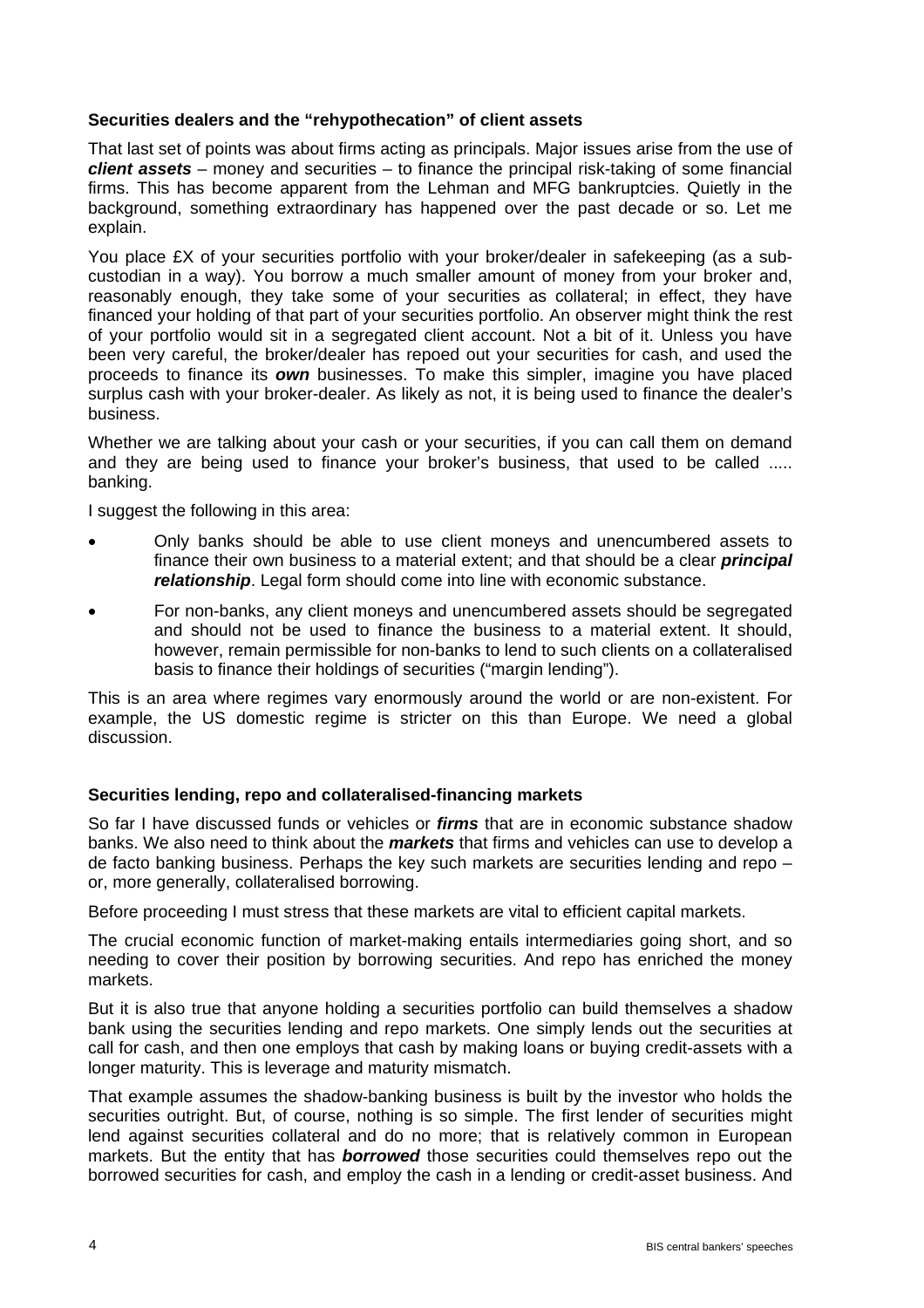so on – ie at any point in the chain of securities lending, an intermediary can build themselves a shadow banking business. Such chains can prove fragile for all sorts of reasons – because many securities are at call, and because many secured lenders try to realise their collateral instantly upon default.

It is also worth mentioning that some asset managers have no – zero – appetite to hold the underlying paper outright in the event of their counterparty defaulting, either because the assets are not covered by investment mandates or the fund managers do not know how to manage them, etc.

What I suggest on this front is:

- There should be greater market transparency, perhaps ideally via a Trade Repository with open access to aggregate data, so that the world can see what is happening in these very important but opaque financing markets. (That would be helpful for market participants themselves).
- Financial firms and funds should not be able to lend against securities that they are not permitted or proficient enough to hold outright.
- Non-bank financial firms should be regulated in how they employ cash collateral.
- The authorities should be able to step in and set minimum haircut or margin levels for the collateralised financing markets (or segments of them). (That would need to be pursued at international level.<sup>3</sup> It might be linked to central bank haircuts).

Some of those points are aired in the FSB's report on securities lending and repos published today<sup>4</sup> and will, I hope, be explored intensively in the coming months.

I will expand slightly on the last point in my list. The amount of leverage available in the system depends, of course, to a significant degree on the haircuts applied in chains of secured financing transactions; leverage is the reciprocal of the haircuts. The resilience of the system is therefore impaired when a bout of exuberance drives down haircuts. The authorities need to be ready to place constraints on that – through minima that either apply continuously or are specially introduced when conditions are overheating.

There is already an official exercise underway to frame the determination of minimum margin levels in the parts of the derivatives market that will not be centrally cleared. At some point down the road, this will need to be brought into a coherent framework with any measures on the collateralised-financing market. Doing so would require deciding whether to apply the same or different approaches to the inter-dealer market and dealer-customer transactions.

#### **Conclusion: innovation, evolution and surveillance**

Those are just a few thoughts for debate, based on some current manifestations of shadow banking. I have not even covered the existing waterfront. For example, we need policies on those levered credit funds that offer near-instant withdrawal rights. In the EU distinctions need to be made within the Alternative Investment Fund Managers Directive and UCITs regime, which allows risky structures to be branded as retail products.

But it would be foolhardy to imagine that we can frame policies today that will stand the test of time. The financial system will evolve, and we need to permit innovation. A policy framework on shadow banking therefore needs to be adaptive. And it mustn't try to shut

<sup>3</sup> See Committee on the Global Financial System, "The role of margin requirements and haircuts in procyclicality", March 2010.

<sup>4</sup> See "Securities lending and Repo: Market Overview and Financial Stability Issues", and interim report of an FSB group chaired by my colleague David Rule.